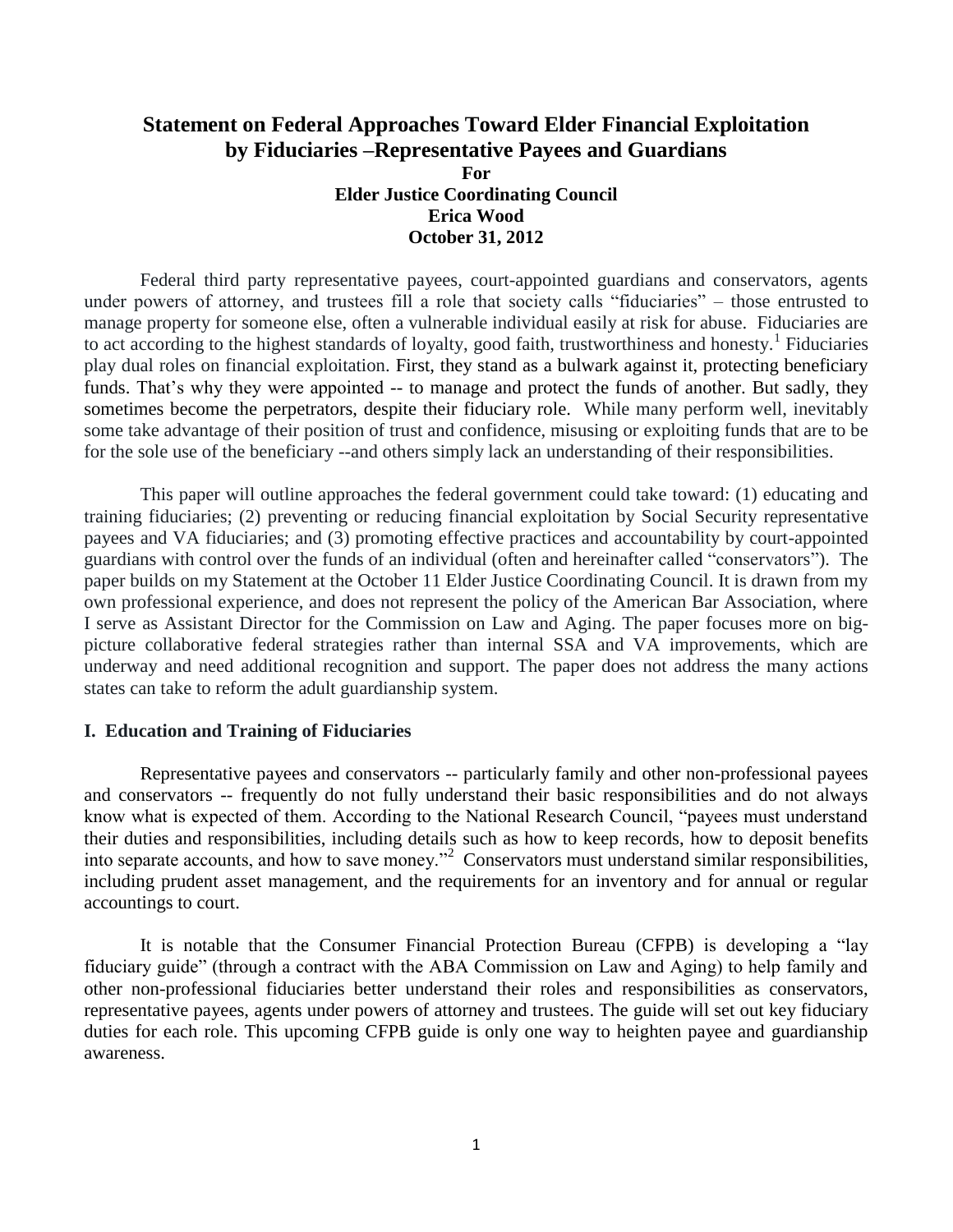The SSA and the VA have taken steps in providing such guidance. SSA has a web-based *Guide*  for Representative Payees,<sup>3</sup> as well as a webinar;<sup>4</sup> and the VA has listed responsibilities of a fiduciary on its web site.<sup>5</sup> However, it appears that payees still need more help. Possible vehicles for guidance might include: staff or volunteers charged with educating federal fiduciaries, broadly distributed plain language brochures, samples of completed forms, additional fact sheets, videos and web applications – available in languages other than English. SSA and VA collaboration with courts and community agencies would be useful. For instance, since many guardians also serve as representative payee, courts could routinely provide materials concerning payee duties and procedures to newly appointed guardians. There may be multiple similar governmental and community channels that could be tapped to get information directly to payees in a form they can use.

While educating guardians is the work of state courts (and many states developed have handbooks and videos), federal resources through the State Justice Institute, the Administration on Community Living, the Department of Justice and other agencies can offer needed support, as well as greater visibility.

#### **II. Strategies Concerning Representative Payees**

Violations and misuse<sup>7</sup> of funds by Social Security and other representative payees have ranged from high visibility cases such as a 1988 Sacramento scandal involving a boarding home operator payee with a criminal record<sup>8</sup> to less visible payee exploitation of benefits, control of funds beyond the benefits, charging of excessive fees, and failure to keep records and submit reports. For instance, scenarios include instances in which:

- A Social Security representative payee deposited beneficiary funds into a joint personal bank account, from which her spouse withdrew a large amount.
- An organization serving as representative payee and collecting fees housed beneficiaries in unsafe and unsanitary housing.
- Representative payees failed to notify the Social Security Administration and continued to collect SSA benefits although the beneficiaries had moved and were no longer in contact.

While these compelling scenarios are not common, problems of financial exploitation, misuse of funds and mismanagement do occur<sup>9</sup> in Social Security's mammoth program of representative payees appointed by the agency to handle benefits for close to 5.6 million beneficiaries unable to do so on their own – including close to four million children and almost 1.6 million adults, of which some approximately 700,000 are age  $65+.10$  These payees – who may be family members, other individuals or organizations – have counterparts in other federal agencies, particularly VA "fiduciaries" (in 2008, managing benefits for more than 103,000 beneficiaries),  $^{11}$  OPM representative payees, and third party payees in other agencies as well.

Representative payees differ from guardians, who are appointed by state courts. Representative payees are authorized only to manage the agency benefits, not the person's other funds, which might be managed by a guardian or might continue to be managed by the individual. The representative payee and the guardian might or might not be the same person or organization.

Federal studies and investigations have highlighted problems in the government's representative payment systems. The 2007 National Research Council report on *Improving the Social Security*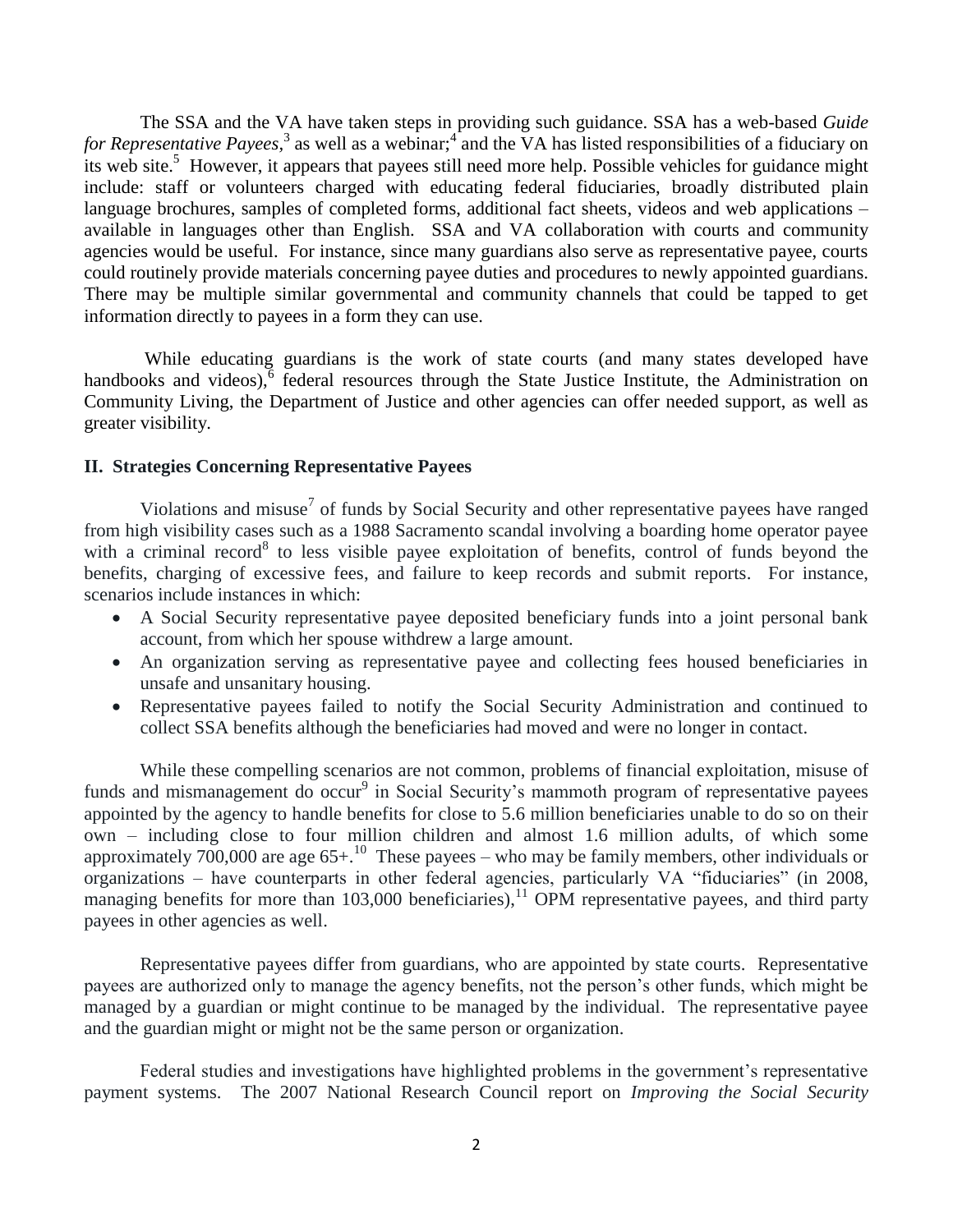*Representative Payee Program,*<sup>12</sup> shined a light on systemic gaps and made recommendations for SSA actions in improving payee performance, as well as preventing and detecting misuse. Additionally, the GAO currently is conducting an investigation concerning options to help the SSA in managing the representative payee program. The 2010 Government Accountability Report on *VA's Fiduciary Program*<sup>13</sup> outlined potential VA actions to improve oversight of the program and minimize risks to beneficiaries.

While both federal programs are taking steps<sup>14</sup>  $-$  within the constraints of existing resources  $-$  to better train staff, select and educate payees, review payee reports, monitor payees, maintain data and achieve more national uniformity, there are some additional potential strategies, many of which involve coordinated actions by federal agencies. The SSA and VA are best equipped to detail where their internal efforts stand, and what deficiencies and challenges remain. Instead, this statement looks more holistically, beyond internal agency management approaches, to existing gaps and possible federal government strategies to prevent and detect representative payee misuse and abuse, with an emphasis on the SSA program.

Gap: Representative payment programs are not coordinated with other systems serving the same population, putting vulnerable adults at risk of financial exploitation. There are several different permutations – for example, one person could serve as both guardian and representative payee for one or more individuals; or an individual could have two or three different people or entities making financial decisions on his or her behalf in different roles. In 2004, a GAO report, *Guardianships: Collaboration Needed*,<sup>15</sup> found a lack of coordination among state courts handling guardianship, the VA fiduciary program, and the SSA representative payee program. The GAO concluded that "this lack of coordination may leave incapacitated people without the protection of responsible guardianship and representative payees." A 2011 GAO report on *Oversight of Federal Fiduciaries*<sup>16</sup> found that gaps in information sharing continued to exist, and recommended disclosure of information by federal agencies to state courts: "It is . . . in the best interest of incapacitated beneficiaries for federal agencies to disclose certain information about these beneficiaries and their fiduciaries to state courts." Consider these situations:

- B was appointed by SSA as rep payee for A. B also petitioned the court to be A's guardian. The court appointed B, not knowing that B had misused A's Social Security benefit funds.
- Adult protective services received a report of alleged abuse by guardian B, who was also the SSA rep payee, but APS could get no information on B's rep payee performance or record.
- B was appointed by the court as A's guardian, but C was appointed by SSA as A's rep payee and by the VA as A's fiduciary. Neither B nor the court had adequate information about A's situation to act in his best interest – and each would have had a more complete picture had they shared information.
- $\bullet$  B was appointed by the court as A's guardian and by SSA as A's rep payee, yet there was no coordination between the court and SSA about B's separate reports.

Possible Strategy: SSA has maintained that the federal Privacy Act limits the sharing of information about beneficiaries and representative payees with courts, adult protective services, and the aging network.<sup>17</sup> However, spurred by the 2011 GAO report, recent discussions by SSA, the Social Security Office of Inspector General, and the Administration on Community Living are exploring ways to overcome barriers to sharing information. This is an encouraging development.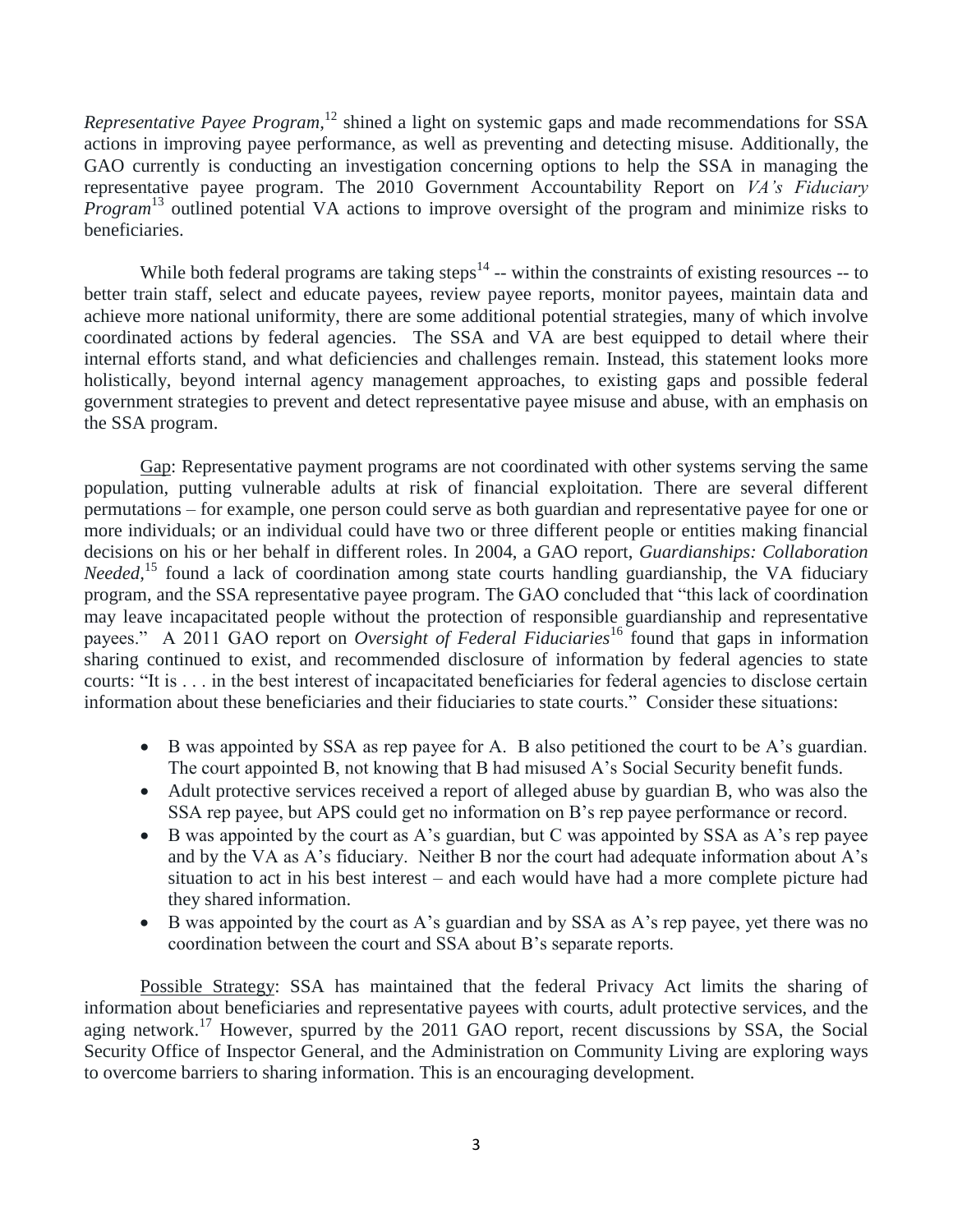Possible Strategy: Regardless of information sharing about specific cases, coordination among SSA field offices, VA regional offices, state courts, and community agencies could be a win-win approach. With coordinated efforts, it may be easier to develop training, recruit volunteers, and educate the public.

A process of jointly examining how the overlapping systems currently work as silos, what the patterns are, and where the logjams occur could result in imaginative solutions. Initial pilot meetings of SSA, VA, courts and community agencies in selected locales could be a practical way to begin. (This is very much in accord with recent recommendations by the National Guardianship Network's 2011 Third National Guardianship Summit<sup>18</sup> to create state or local Working Interdisciplinary Networks of Guardianship Stakeholders, which would promote communication among courts and relevant agencies.)

Gap: There is no independent third-party review of individual SSA representative payees and less than full review of organizational payees. Outside review by a qualified entity knowledgeable about needs of elders and adults with disabilities could help SSA to better target misuse and abuse.

Possible Strategy: The National Disability Rights Network is the national membership and technical assistance/training provider for the federally funded and mandated state Protection & Advocacy (P&A) system. In 2009, following a shocking case of longstanding exploitation by Texas payees who employed individuals with intellectual disabilities in a poultry plant, SSA contracted with NDRN to involve the P&A agencies in reviews of selected SSA organizational representative payees.<sup>19</sup> NDRN developed a web-based curriculum for P&A staff, and conducted training. P&As began reviews in late 2009. The reviews addressed not only mismanagement of SSA benefits, but also issues of beneficiary employment, housing, safety and mistreatment.

As of mid-2011, the P&As had reviewed 425 payee organizations (currently more), identifying 210 problems for SSA at 140 organizations.<sup>20</sup> The P&A network appears squarely positioned to conduct payee reviews because it can look not only at management of benefits but at the health, housing and welfare of the individuals served; and can suggest resources to help. One option could be to extend the NDRN review project, at least on a pilot basis, to additional organizational payees – as well as selected individual payees, which would require different review procedures and training. Getting P&A "eyes and ears" on a broader range of payees could enhance internal SSA oversight. An additional option might be similar review specifically through the aging network – perhaps with a role for Older Americans Act legal assistance programs or other knowledgeable aging advocates.

Possible Strategy: Another approach to independent third-party review of payees might be to develop a program of volunteer payee monitors for selected cases. This concept is patterned after the successful model of court-based volunteer guardianship monitoring programs originated by AARP and updated by the American Bar Association.<sup>21</sup> SSA offices could select, screen, coordinate, train and supervise a cadre of dedicated volunteers to visit and interview beneficiaries and payees, and report back. SSA could use the volunteer reports to identify red flags where there may be payee problems, and better target follow-up checks.

Gap: The SSA may not have a sufficient pool of responsible payees for the growing number of beneficiaries unable to manage their own funds -- especially for high risk "unbefriended" beneficiaries who may be homeless, have substance abuse or mental health problems, as well as multiple chronic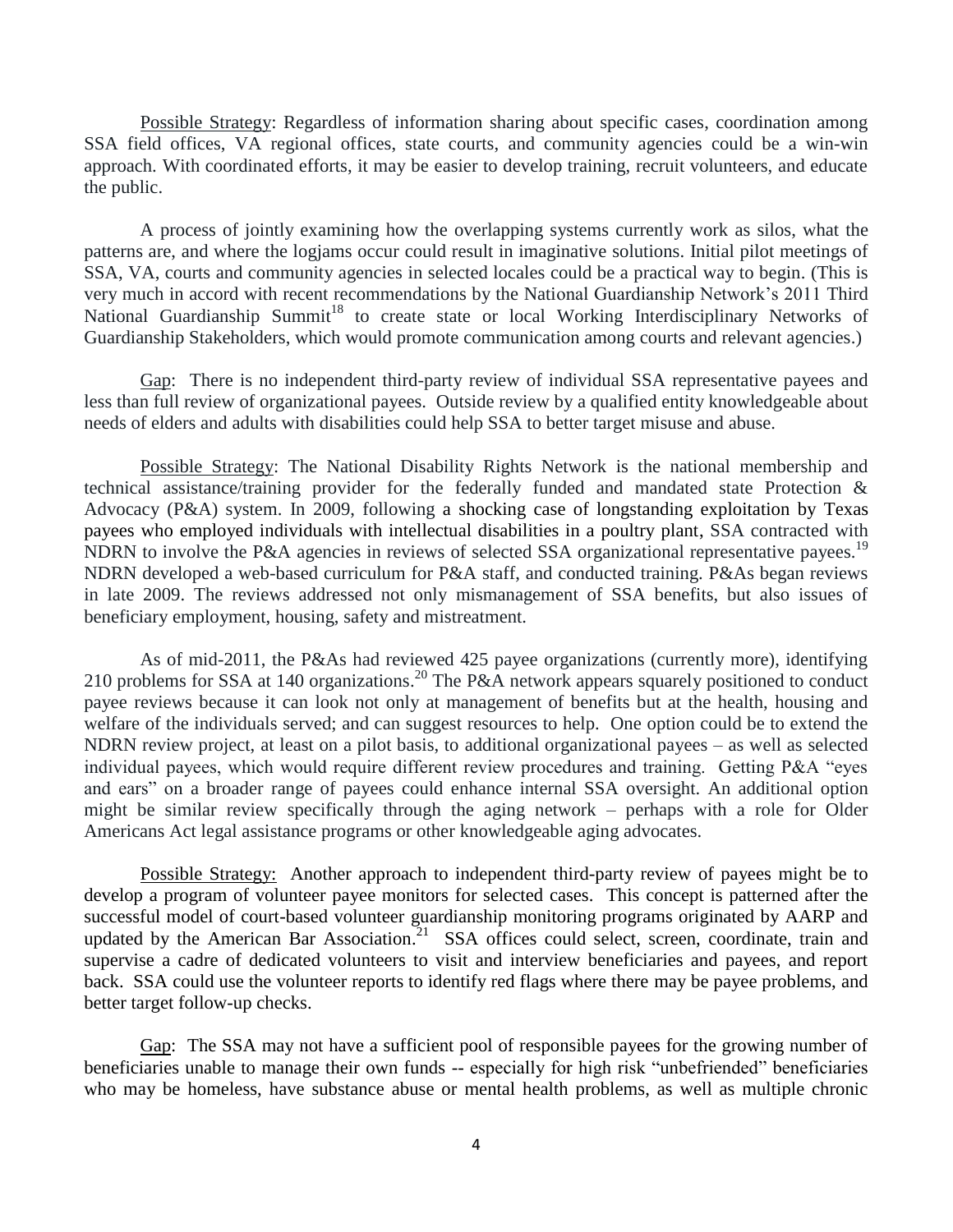health conditions. The demands of such beneficiaries are enormous; and crisis situations may force use of payees not well qualified to meet the needs.

 Possible Strategy: The 2007 National Research Council report discussed the use of volunteers to fill this  $\sin^{22}$  (as well as possible expansion of fees beyond the specified organizational payees to small organizations and individuals who might be equipped to serve).

As with programs of volunteer guardians, volunteers may be best matched with the more routine cases in which there is a need for a representative payee, leaving the especially challenging situations for professionals. The trick is to use volunteers wisely, identifying the most appropriate cases, and ensuring high-quality recruitment, training, supervision and technical assistance. Ideally, this might free up organizational time or even the time of qualified, paid individuals to cover high-demand cases. Such a strategy might best develop through a joint effort of the court, community agencies and SSA that could recruit and train for both volunteer guardians and volunteer representative payees (as well as volunteer monitors, as outlined above); and could designate cases needing professional attention as well as entities to serve. The Corporation for National and Community Service might even play a role in advising on volunteer programs, or in volunteer recruitment.

 Gap: Federal front-line employees and federally-funded stakeholders who commonly encounter beneficiaries may fail to recognize and identify payee misuse -- and more broadly, fiduciary abuse and exploitation.

 Possible Strategy: Individuals working for a wide range of federal programs or who are federally-funded regularly come into contact with beneficiaries and payees, yet may not identify the paradigm of "abuse" or "misuse." For example, HUD housing services coordinators may find representative payees using funds in a way that appears primarily to benefit the payee. Long-term care ombudsmen, long-term care surveyors, CMS-funded state insurance counselors, and a much broader list of workers might "bump into" payee problems yet may not realize it nor know where to report it. One option could be a simple flyer or curriculum unit, widely disseminated through government channels, that explains the payee programs, the "red flags" of misuse, and what to do about it.

 Ultimately, to ensure that representative payees effectively carry out their fiduciary duties, we need a combination of (1) continued internal SSA and VA (as well as OPM and any other federal governmental third party payee programs) steps to strengthen payee performance and bolster oversight, with (2) collaborative governmental efforts that extend agency capacity.

#### **III. Strategies Concerning Conservators**

 While conservatorship/guardianship is governed by state law, practice suffers because of the Balkanization of law, data, and procedures across state lines, and because of increasingly strained court budgets. There is a clear rationale and role for the federal government in addressing conservator practices, with at least three foundations or "hooks" for such federal involvement in state affairs: (1) conservators manage significant federal pensions and other federal funds; (2) conservatorship/guardianship involves fundamental rights protected by the U.S. Constitution; and (3) conservatorship/guardianship increasingly crosses state and international lines, thus creating issues that extend beyond the reach of individual state jurisdictions.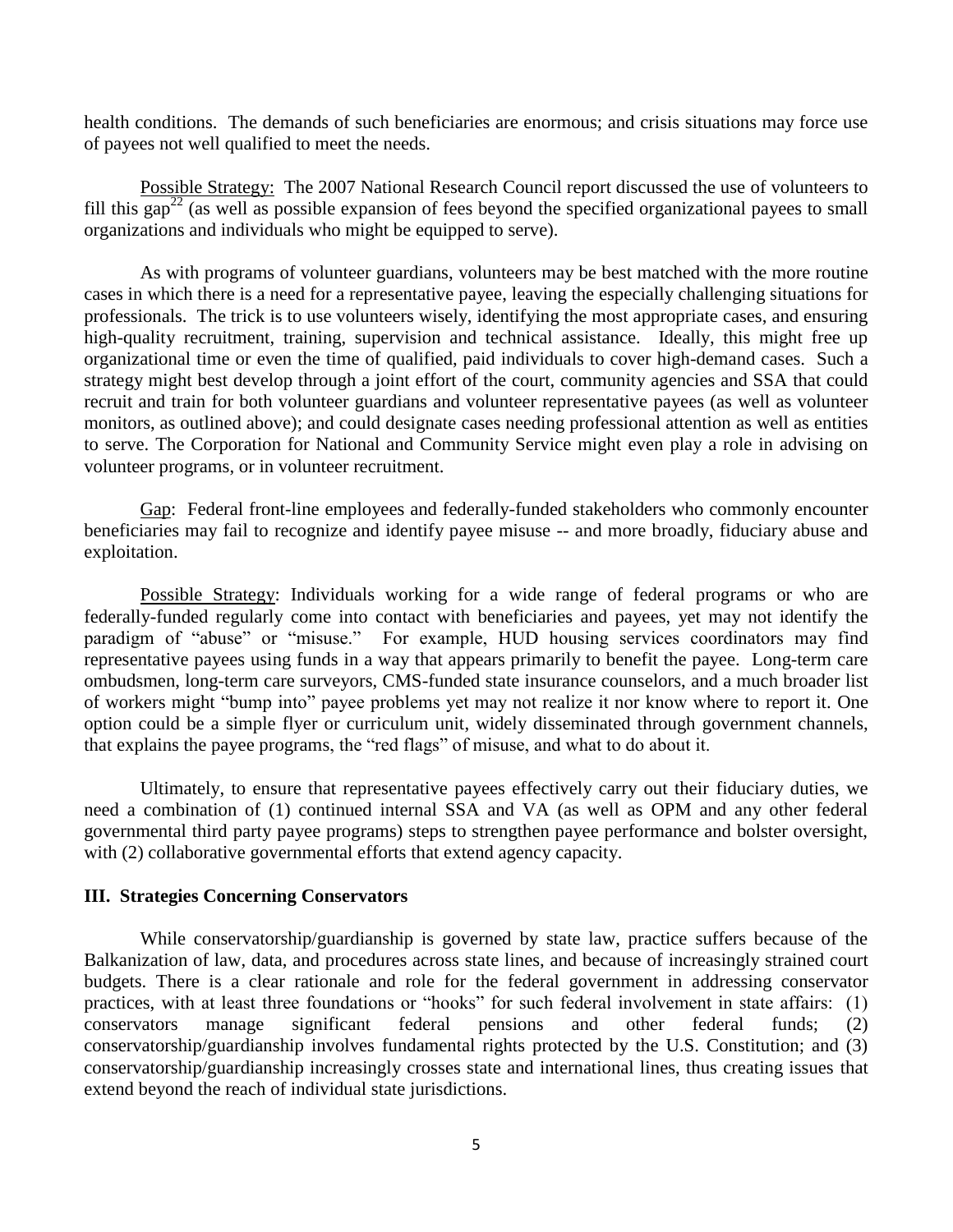With these rationales in mind, example of potential federal roles in improving conservatorship and preventing financial exploitation include:

- Guardianship Court Improvement Projects. Since 1993, federal funding has supported the Child Welfare Court Improvement Project (CIP), in which HHS grants are awarded to the highest state courts to support implementation of reforms in child welfare court practices. No such parallel program exists for implementation of court reforms affecting adults. One proposal, adopted in part by the pending S.1744 ("Guardian Accountability and Senior Protection Act"), is the establishment of "Guardianship Court Improvement Projects" in which state courts could work with state units on aging, disability agencies and others to identify and address deficiencies in the state conservatorship/guardianship system.
- ACL or Other Funding of Specific Pilot Projects. The Administration on Community Living could play a role by funding pilot projects focused on specific areas of need – such as the e-filing and background check pilots proposed in S.1744 – as well as training, data collection, court technology for monitoring, help for family and other lay conservators, and more. In 2011, the GAO recommended that "the Secretary of HHS direct the Administration on Aging to consider supporting the development, implementation, and dissemination of a limited number of pilot projects to evaluate the feasibility, cost, and effectiveness of one or more generally accepted promising practices for improving court monitoring of guardians." <sup>23</sup>
- Volunteer Visitors. On the child welfare front, Congress has for many years appropriated Department of Justice (Office of Juvenile Justice and Delinquency Protection) funds for technical assistance to states and courts in the development of CASA (Court-Appointed Special Advocates) programs to protect at-risk children. A somewhat parallel idea for adults is the development of volunteer guardianship monitoring and assistance (or "visitor") programs (as mentioned above).. While the State Justice Institute Board has named guardianship/conservatorship one of its five priorities, especially highlighting "visitors," a 50% cash match is required, making grants out of reach for many courts and community agencies. Additional federal funding could boost this concept and leverage usage in courts nationally.
- Data Issues. The dire lack of data on adult conservatorship/guardianship impedes judicial oversight and the prevention of abuse. A 2007 Senate report on *Guardianship for the Elderly*  urged attention to data issues, including surveying a representative sample of counties to generate nationwide estimates, promoting data collection by states, and "research to identify and publicize successful [local data] systems already in place.  $\therefore$   $\frac{24}{4}$  Federal attention to conservatorship/guardianship data issues through the Bureau of Justice Statistics would galvanize the collection of needed statistics.

<sup>&</sup>lt;u>.</u><br>I Black's Law Dictionary Free, 2<sup>nd</sup> Edition, <u>http://thelawdictionary.org/fiduciary/</u> .

<sup>2</sup> National Research Council, *Improving the Social Security Representative Payee Program: Serving Beneficiaries and Minimizing Misuse,* Executive Summary, "Payee Training," p. 9 (2007).

<sup>&</sup>lt;sup>3</sup> Social Security Administration, "A Guide for Representative Payees," [http://www.ssa.gov/pubs/10076.html.](http://www.ssa.gov/pubs/10076.html)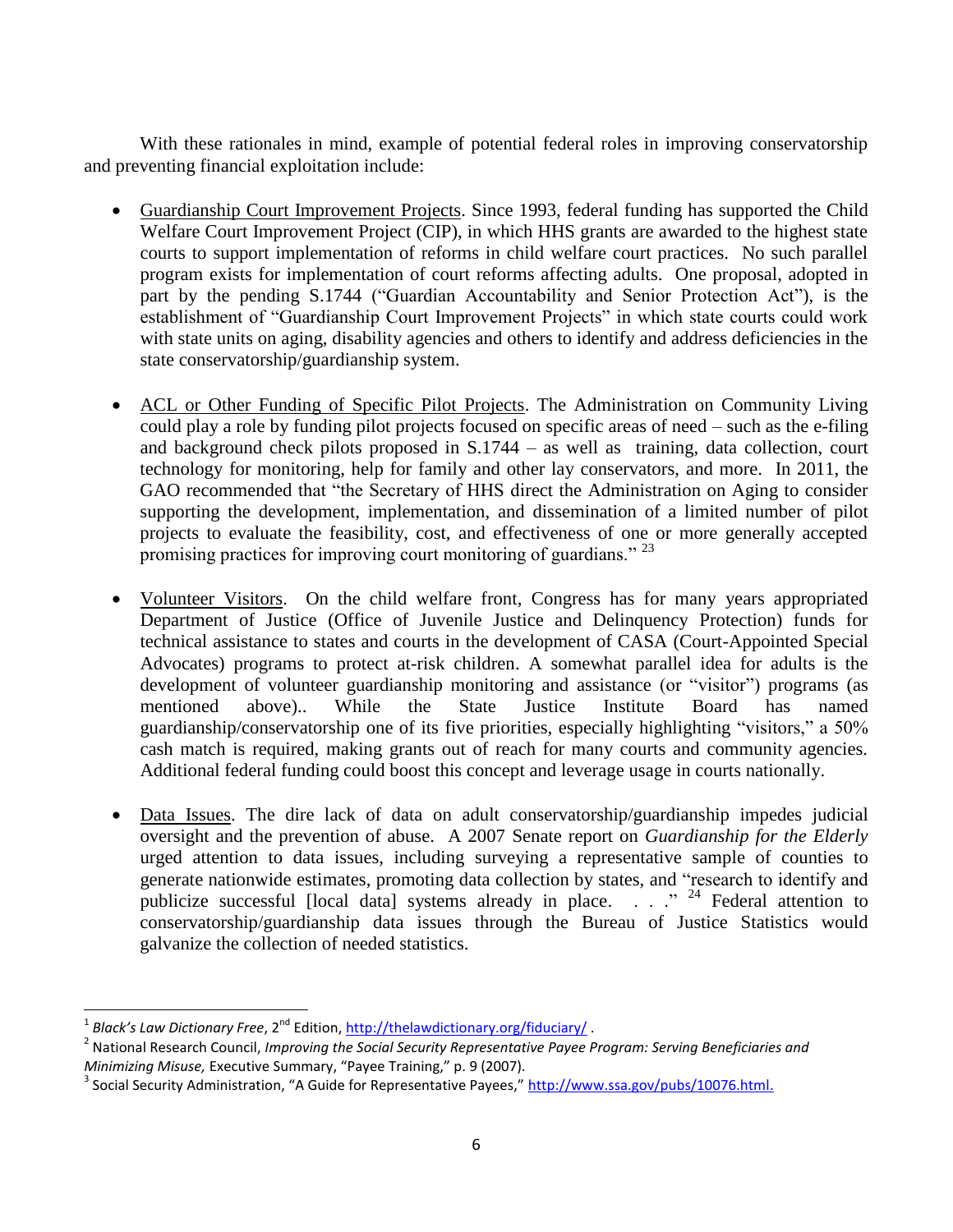<sup>4</sup> Social Security Administration, "Social Security Online,

 $\overline{\phantom{a}}$ 

<http://ssa.yorkcast.com/webcast/Viewer/?peid=1fa6cad00e7d44cf9e0b117b52d649e31d>

5 U.S. Department of Veterans Affairs, "Responsibilities of a VA Fiduciary," http://www.vba.va.gov/bln/21/Fiduciary/responsibilities.htm.

 $^6$  American Bar Association Commission on Law and Aging, "Guardianship Law and Practice," – List of State Guardianship Handbooks, List of State Guardianship Videos,

[http://www.americanbar.org/groups/law\\_aging/resources/guardianship\\_law\\_practice.html .](http://www.americanbar.org/groups/law_aging/resources/guardianship_law_practice.html)

7 The 2004 Social Security Protection Act (P.L. 108-203) defined misuse by a representative payee: "Misuse occurs in any case in which the representative payee receives payment under this title for the use and benefit of another person and converts such payment, or any part thereof, to a use other than for the use and benefit of such other person." However, a payee may improperly use a benefit, or commit a violation of payee duties that is not technically a misuse. See National Research Council, Chapter 4, "Defining and Discovering Misuse," at note 2 above.

8 U.S. Senate, Special Committee on Aging, *SSA's Representative Payee Program: Safeguarding Beneficiaries From Abuse,*  Hearing, Serial No. 101-5, p. 2 (June 1989).

 $^9$  SSA officially reported the amount of misuse in the program as less than 0.01 percent, but the Committee on Social Security Representative Payees that conducted the study required by Congress in 2004 found misuse in 0.2 percent of payees. See National Research Council, p. 4, at note 2 above.

<sup>10</sup> Social Security Administration, Office of Retirement and Disability Policy, Annual Statistical Supplement, 2012, [http://www.ssa.gov/policy/docs/statcomps/supplement/2012/5l.html .](http://www.ssa.gov/policy/docs/statcomps/supplement/2012/5l.html)

<sup>11</sup> U.S. Government Accountability Office, *VA's Fiduciary Program: Improved Compliance and Policies Could Better Safeguard Veterans' Benefits,* p. 1 (2010).

<sup>12</sup> National Research Council, *Improving the Social Security Representative Payee Program* at note 2 above.

<sup>13</sup> U.S. Government Accountability Office, *VA's Fiduciary Program,* at note 11 above.

<sup>14</sup> See Social Security Advisory Board Issue Brief Series, *Disability Programs in the 21st Century: The Representatie payee Program,* Vol. 2, No. 1 (September 2010), [http://www.ssab.gov/Documents/Rep\\_Payee\\_Program.pdf .](http://www.ssab.gov/Documents/Rep_Payee_Program.pdf) Also see GAO, *VA's Fiduciary Program,* at note 11 above.

<sup>15</sup> U.S. Government Accountability Office, *Guardianships: Collaboration Needed to Protect Incapacitated Elderly People*  (2004)

<sup>16</sup> U.S. Government Accountability Office, *Incapacitated Adults: Oversight of Federal Fiduciaries and Court-Appointed Guardians Needs Improvement* (2011).

<sup>17</sup> See GAO, *Guardianships: Collaboration Needed*, at note 15 above.

<sup>18</sup> National Guardianship Network, *Third National Guardianship Summit: Standards and Recommendations (2011)*, at [www.guardianshipsummit.org](http://www.guardianshipsummit.org/) .

<sup>19</sup> Office of the Inspector General, Social Security Administration, "The Social Security Administration's Oversight of Employer Representative Payees, Congressional Response Report, A-13-10-20125 (2010), [http://oig.ssa.gov/sites/default/files/audit/full/html/A-13-10-20125\\_7.html](http://oig.ssa.gov/sites/default/files/audit/full/html/A-13-10-20125_7.html) 

<sup>20</sup> National Disability Rights Network, *Report on the Social Security Administration Representative Payee Review Project, (*April 2011).

<sup>21</sup> American Bar Association Commission on Law and Aging, *Volunteer Guardianship Monitoring and Assistance: Serving the Court and the Community* (2011)[, http://ambar.org/VolunteerGrdMonitor .](http://ambar.org/VolunteerGrdMonitor)

<sup>22</sup> National Research Council, *Improving the Social Security Representative Payee Program*, Recommendation 6.1, at note 2 above.

<sup>23</sup> GAO, *Incapacitated Adults*, p. 16, note 16 above.

<sup>24</sup> U.S. Senate, Sen. Gordon Smith & Sen. Herb Kohl, *Guardianship for the Elderly: Protecting the Rights and Welfare of Seniors with Reduced Capacity*, pp. 41-42 (2007).